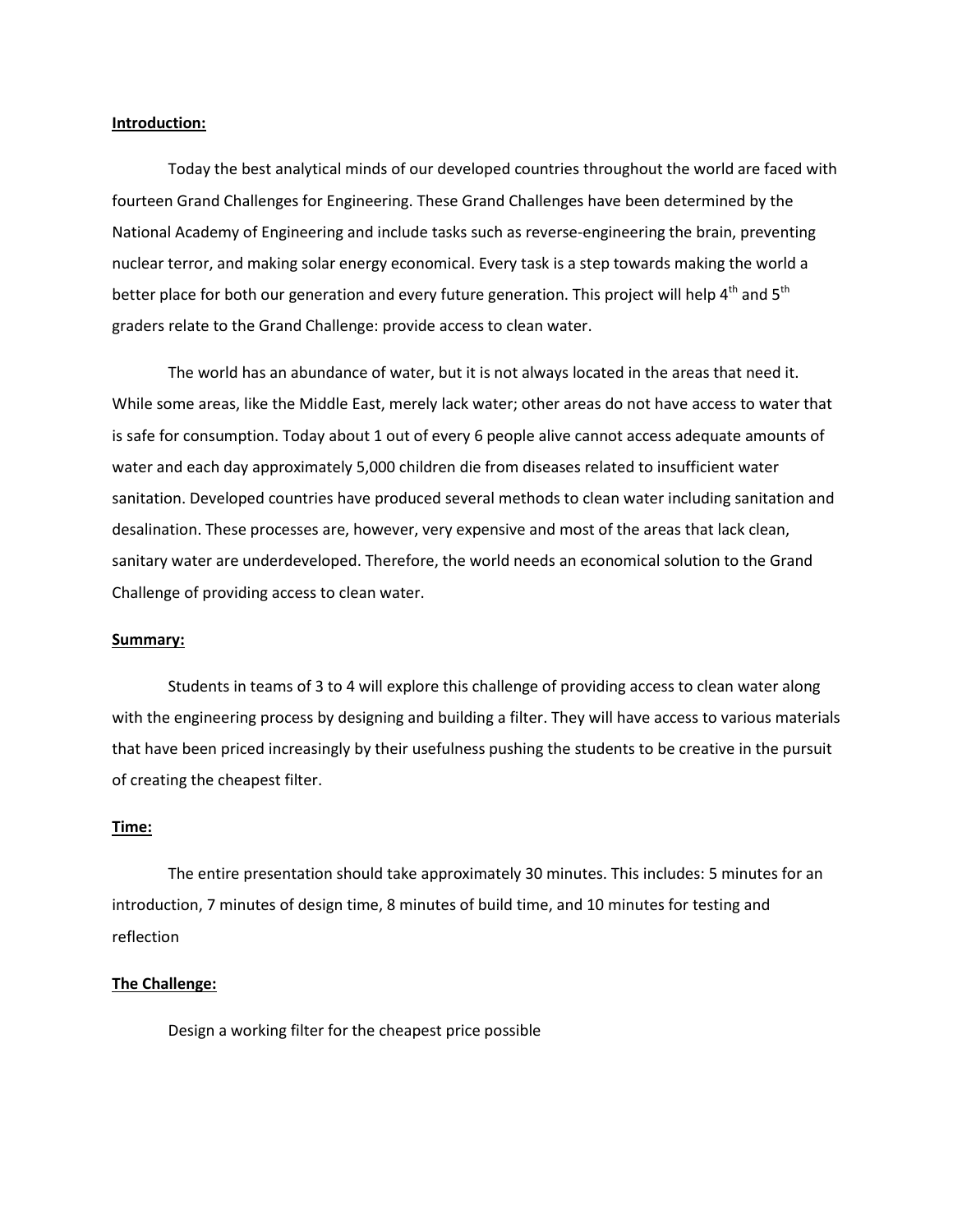#### **Materials:**

The table included below shows a suggested price list along with estimated prices. The total initial cost is estimated to be around \$50 using the materials we have suggested. This demonstration, however, can be repeated multiple times without requiring any additional costs which exceed \$5. This is dependent upon the number of groups you have and the materials they choose to use to build their filters. It should also be noted that it is possible that many of these materials are already available within your classroom and this is only a suggested list of materials. You may choose to substitute materials or include more or less materials for students to choose from.

| <b>Items Needed for Presentation</b> |                  |              |  |  |
|--------------------------------------|------------------|--------------|--|--|
| Item                                 | Quantity         | <b>Price</b> |  |  |
| <b>Clear Plastic Cups</b>            | 80               | 2.48         |  |  |
| Sand                                 |                  | 3.98         |  |  |
| Gravel                               |                  | 3.98         |  |  |
|                                      |                  |              |  |  |
| <b>Suggested Materials</b>           |                  |              |  |  |
| <b>Item</b>                          | Quantity         | <b>Price</b> |  |  |
| <b>Coffee Filters</b>                | 100              | 2.98         |  |  |
| Paper Towel                          | 60 sheets        | 6.02         |  |  |
| Aluminum Foil                        | 75 sq. ft.       | 3.48         |  |  |
| <b>Cotton Balls</b>                  | 400              | 3.68         |  |  |
| Popsicle Sticks                      | 300              | 4.97         |  |  |
| Kleenex                              | 160              | 1.57         |  |  |
| <b>Tape</b>                          | 108 ft           | 1.51         |  |  |
| <b>Rubber Bands</b>                  | 32               | 0.67         |  |  |
| Yarn                                 | $\approx$ 100 yd | 2.99         |  |  |
| <b>Pipe Cleaners</b>                 | 100              | 1.23         |  |  |
| <b>Scissors</b>                      | 3                | 3.44         |  |  |
| <b>Printing Paper</b>                | 500 sheets       | 3.47         |  |  |
|                                      | Total:           | 46.45        |  |  |

Prices were found using Wal-Mart's website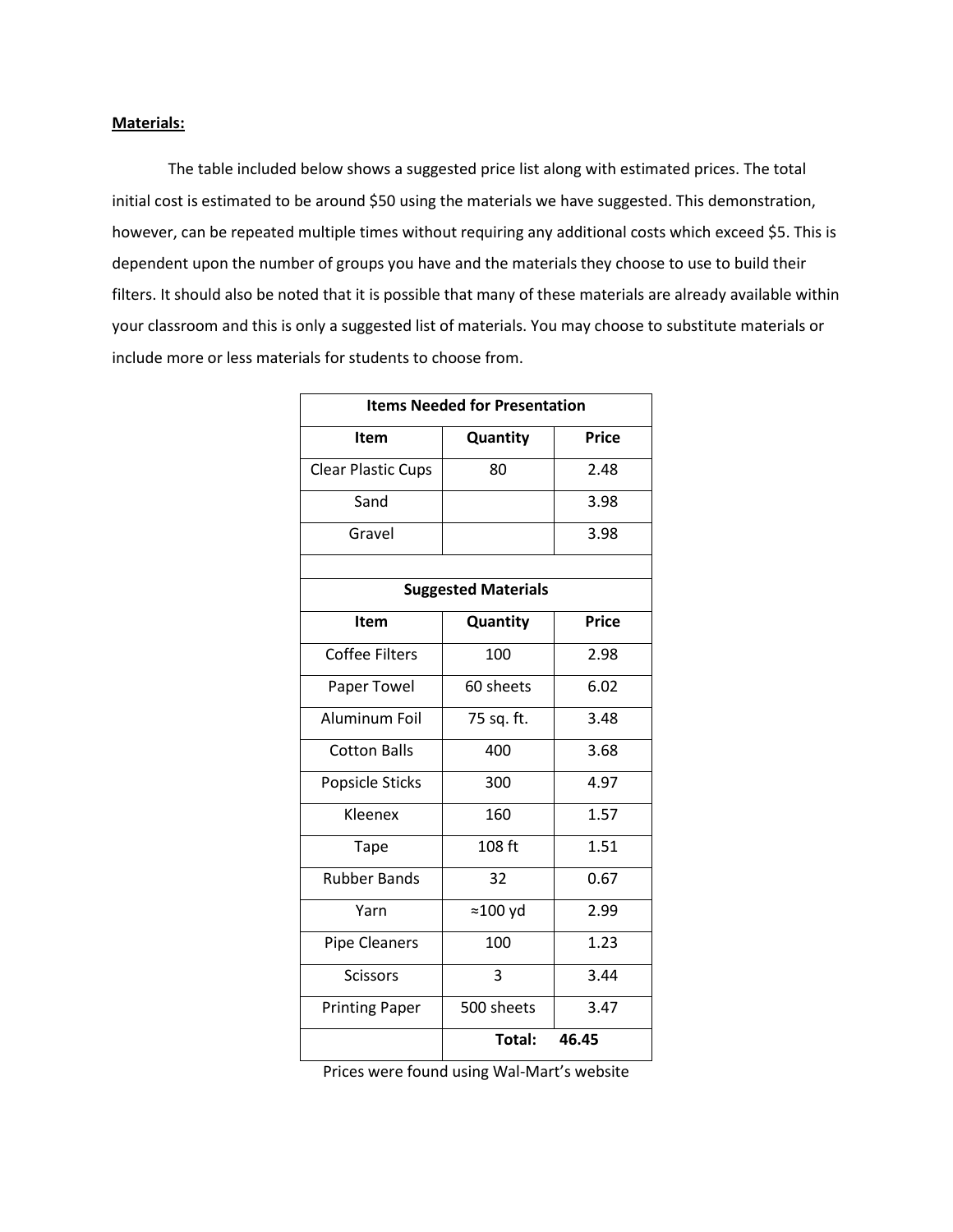#### **Procedure:**

#### **Preparation** *(Before Class)*

To prepare for this activity several items should be prepared ahead of time

- 1. Designate an area for materials and cut apart any materials that have predetermined lengths (eg. Aluminum foil, yarn)
- 2. Prepare several copies of the "Plan Your Filter" handout included in this packet. Make sure there are enough copies for each group to have one.
- 3. Determine how you wish to show the students Visuals 1 through 4 and make sure that this is prepared ahead of time
- 4. You should also prepare the "dirty water" prior to the presentation. Our suggestion for this dirty water is a little bit of sand, some gravel and small pieces of paper. Less than half of a cup of water is all that is necessary.

#### **Introduction:** *(5 minutes)*

In order to introduce the students to this problem we suggest using the following series of questions and visuals. You should, however, adjust this part to best suit your needs. Be sure to relate this to any relevant science background that your students may have on this topic and any related items that you have covered with your students.

- 1. Start by asking questions similar to the following: *Where did you get your water this morning? What did it look like? Do you know where it comes from?* This is meant to get the students involved and thinking critically immediately. It will ultimately help the students to relate to the information we provide them.
- 2. Show them a picture similar to the one labeled "Visual 1." Visual 1 is a picture of an African well. This will contrast significantly with the idea that the students have of water. Follow up with this by asking students questions such as; *What if your water looked like this? Would you drink this?*
- 3. Explain to the students that in some places, like many countries in Africa, water like this is all they have access to. You can provide statistics such as 780 million people lack clean water which is more than 2.5 times the United States population. Many other statistics can be found through the teacher resources that are also included in this packet.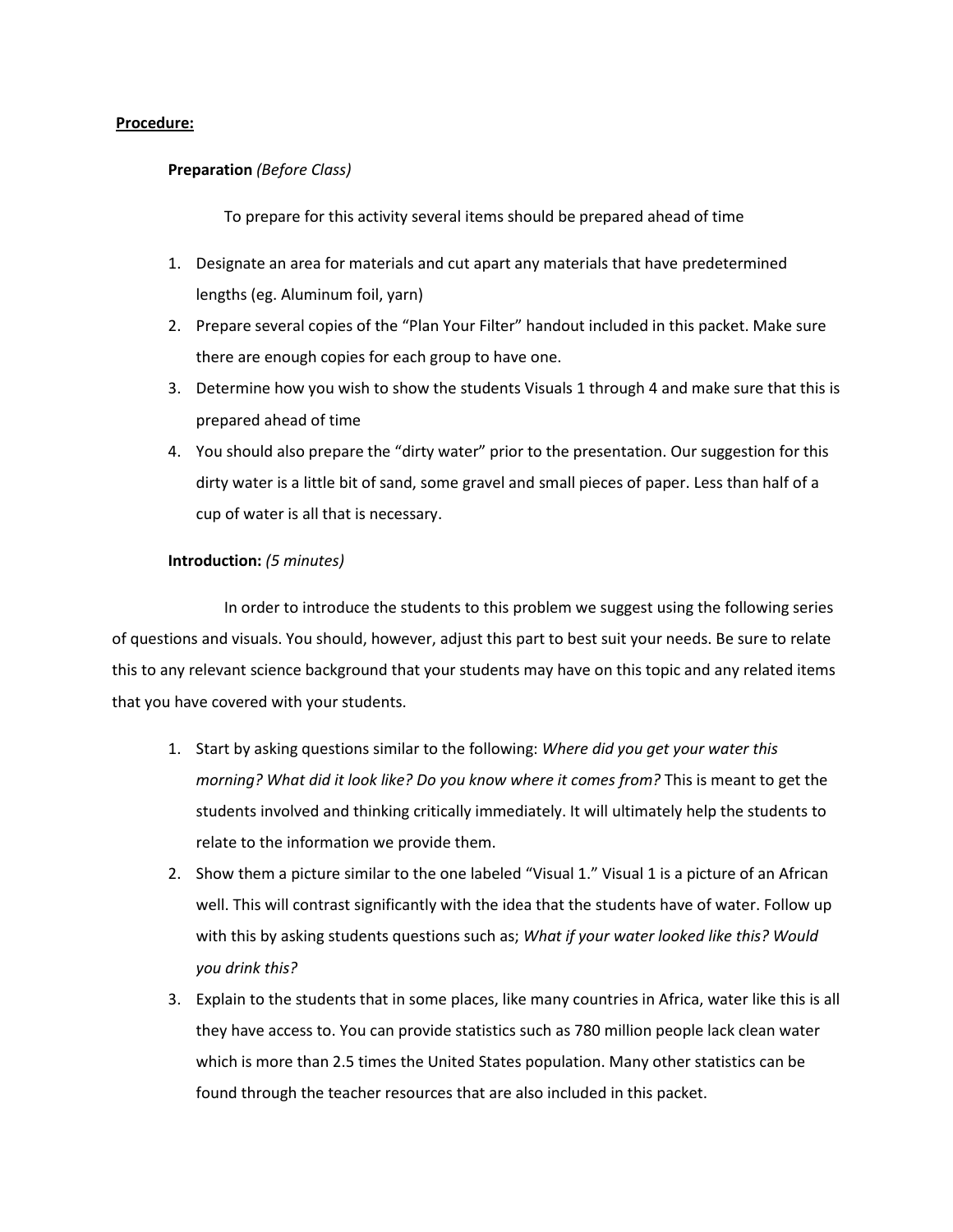- 4. Now you should test the students critically thinking in this area by asking questions like the following: *How would you clean this water? Do you know how we clean our water? Why couldn't you do this in Africa?* Follow this up by explaining that many solutions to the clean water problem are too expensive to be utilized in these countries.
- 5. The above discussion should now be focused upon filters as that is the solution which relates to the project the students will have. Some of the cheapest and most economically viable solutions that modern engineers have developed are filters. These include clay pot filters such as those shown in Visual 2 and Visual 3 and water bottle filters shown in Visual 4. Students may have seen some of these water bottle filters.
- 6. We suggest showing the students these visuals and explaining to them how filters work. The basic science behind filters is that there are microscopic holes in the filter and only items that are smaller than these holes will pass through. So in our case, the water passes through while contaminants cannot.
- 7. Now, introduce the students to their challenge. It will be their challenge to build a working filter for the cheapest cost possible. They will be filtering water that contains sand, gravel, and paper shreds. The students will have approximately 10-12 materials to choose from each with a predetermined cost.

#### **Design:** *(7 minutes)*

This portion of the presentation will introduce the students to the engineering process. It will force them to think about and to plan their filter before getting their hands on any materials. Make sure that the students understand that the filter should be built on a plastic cup and then the dirty water will be poured through the filter so that clean water will be collected in the bottom cup. An image of this set up can be seen at the end of the report labeled as "Visual 5."

- 1. First, separate the students into groups of 3 to 4
- 2. To begin the design process hand out the paper that follows these instructions titled "Plan Your Filter" to each group. This is a handout that the students will use to design their filter and calculate how much it will cost.
- 3. You should explain to them that the first column lists all of the materials that are available to them and the second has the associated price. They should fill in the third column with how many of each material they want and calculate the final column by multiplying the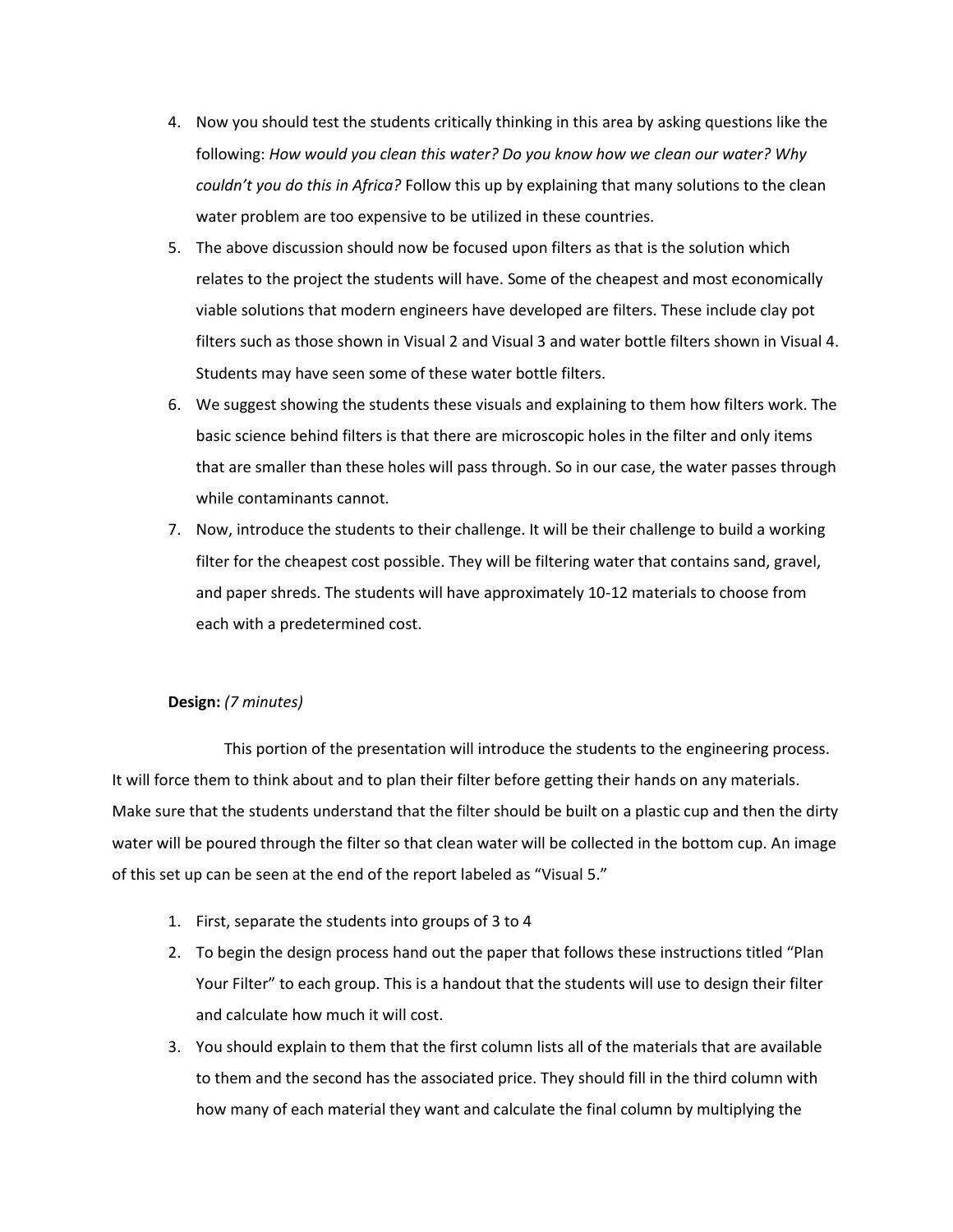price and the quantity (the  $3^{rd}$  and the  $4^{th}$  columns). All of these values will be summed to calculate a grand total.

- 4. The students should also draw an illustration of their filter.
- 5. In order to emphasize the planning portion of this presentation, the prices of the materials will double after the initial purchase period.
- 6. At this point give the students approximately seven minutes to plan their project.
- 7. Be sure to circulate within the groups to encourage creativity and make suggestions. One of the largest issues that was present with the test groups is that they often purchased an excessive amount of materials so be sure to help the students make these estimates.
- 8. Be sure to announce when design time is over
- 9. Ask each group to send one representative to retrieve the materials bringing with them their materials sheet.
- 10. Hand out the appropriate materials. We suggest having those materials that need cutting, such as yarn and tape, pre-cut but it is certainly not necessary.

#### **Build:** *(8 minutes)*

During this portion of the demonstration students will get to produce their design.

- 1. Once all the students have the materials they decided upon (including a plastic cup) announce the beginning of the building time which will last for 8 minutes.
- 2. Circulate within the groups to help the students with any necessary problem solving
- 3. Provide the students with any materials that they decide they need in addition to what they planned for. Make sure that any additionally purchased materials are added to their cost at half the price.
- 4. Announce the end of the building period. If all of the groups finish before the eight minutes are up go ahead and proceed to the next section.

#### **Testing/Reflection:** *(10 minutes)*

This portion will allow the students to show off their design and watch their filter's performance. It will also include an analysis and reflection upon their creation and any possible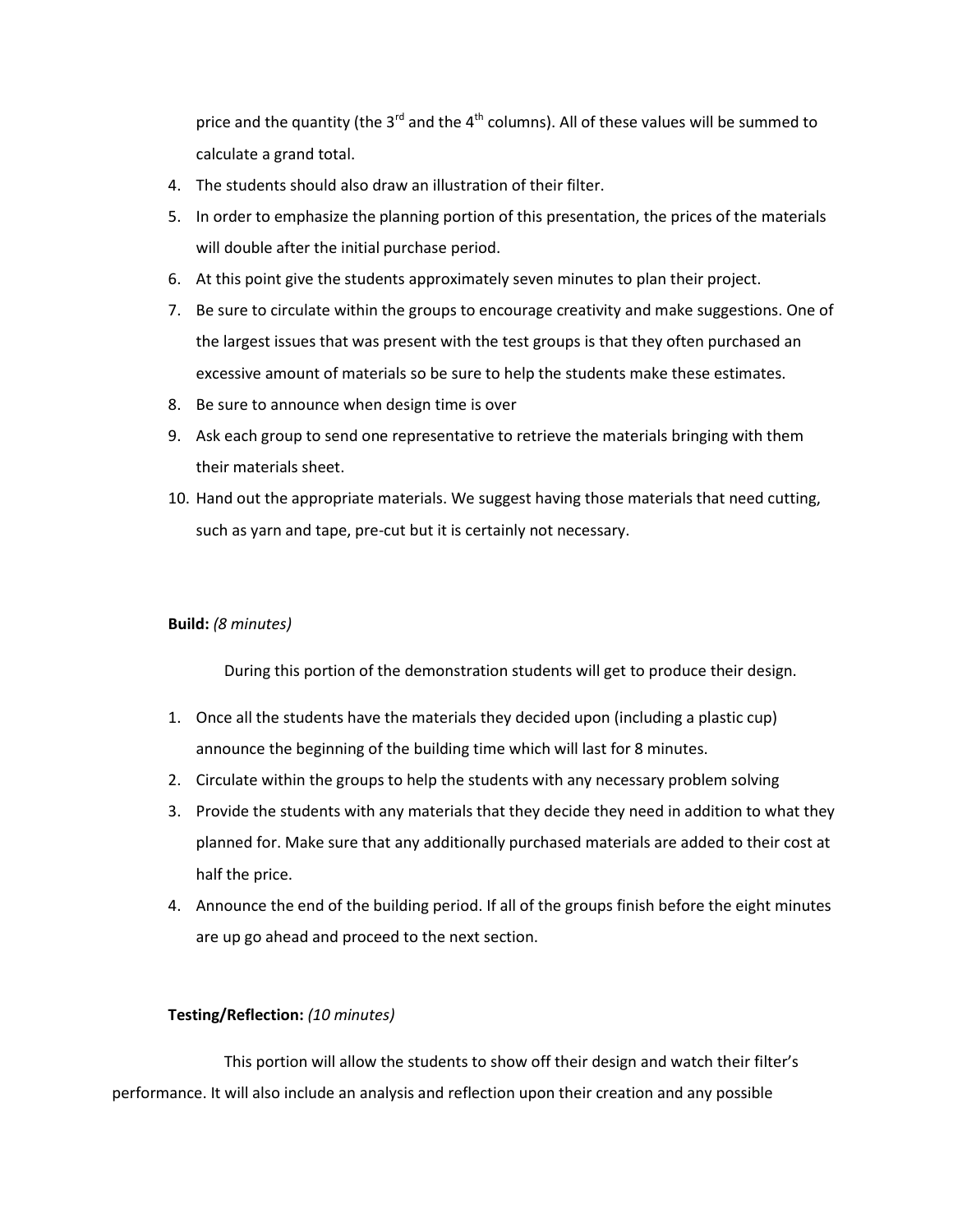improvements. Students will also elect a "best filter" by comparing cost, effectiveness, and efficiency. It is highly suggested that at this point you once again relate the experience to material students have already covered or any material you plan to cover in the near future.

- 1. Ask each group to send up one representative who will explain and test their filter.
- 2. Once all groups have a member up front, ask each to take a moment and explain their filter, most importantly what materials they used and what was their total cost.
- 3. Next, ask the students to all demonstrate their filters at the same time by pouring the "dirty water" through it. We suggest doing this over some type of pan, bucket or tray so that any spills are easily collected. This setup is demonstrated in Visual 6.
- 4. As the water is running through the filters, make comments about those that are working the fastest or most efficiently
- 5. Next, ask questions to both individual group members and to the class as a whole about how well they think each filter worked. Ask questions like: *Which filter worked the best? Which was cheapest? Would you drink this water now? Which filter was the fastest?*
- 6. Now, ask the students about what changes they would make to their filter.
- 7. At this point you should lead a discussion about tradeoffs. Talk about how some filters although cheaper may be much slower, is it worth it? Discuss which filters could be used repeatedly and what impact this may have on which filter you chose to use.
- 8. Conclude by both repeating how important this type of engineering is to certain areas of the globe and by relating this material back to things they have learned or will learn in class.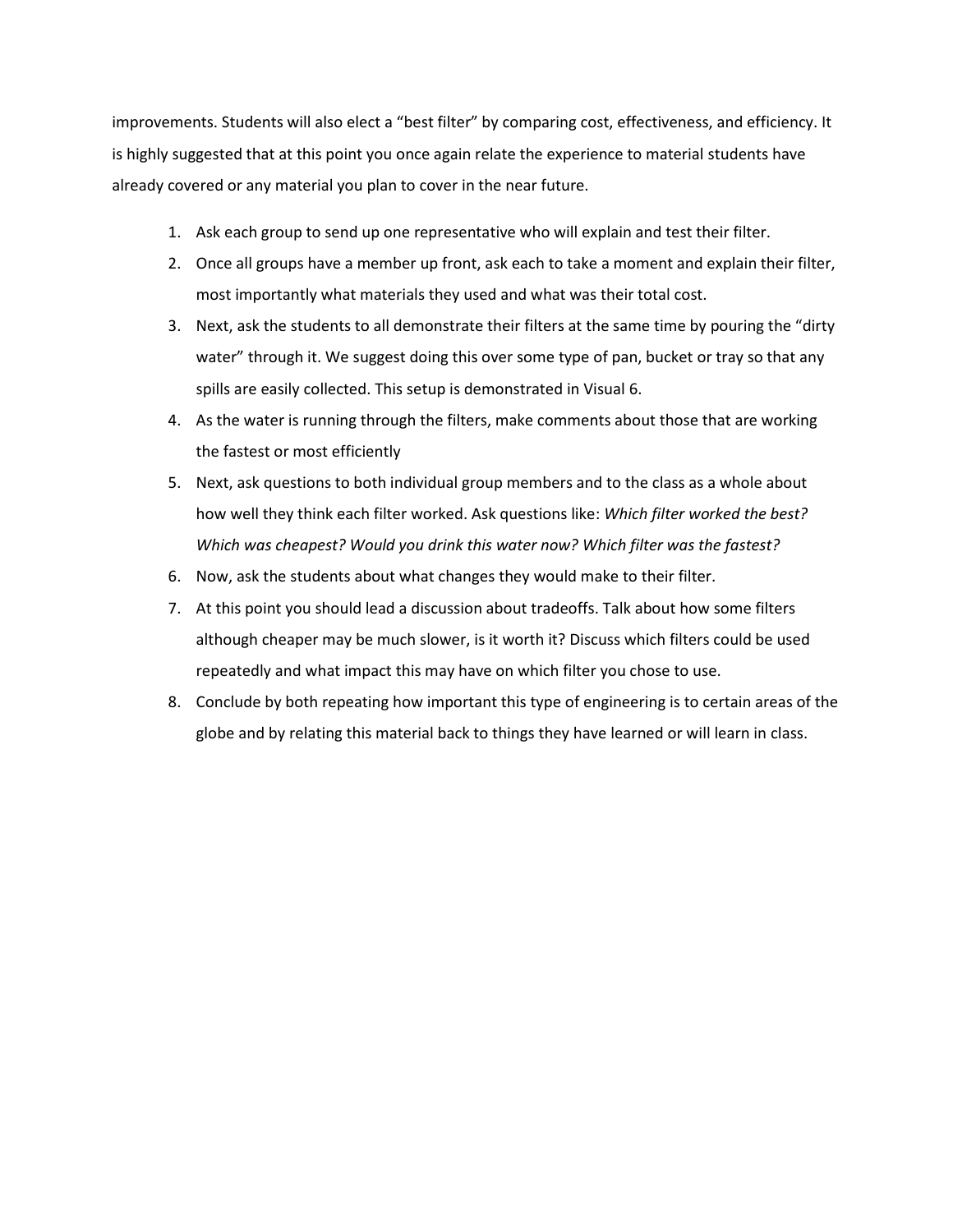# **Plan Your Filter**

| <b>Material</b>      | Price (\$)     | Quantity            | Cost |
|----------------------|----------------|---------------------|------|
| <b>Pipe Cleaner</b>  | 1              |                     |      |
| <b>Cotton Balls</b>  | $2$ for $1$    |                     |      |
| Yarn                 | 3 per meter    |                     |      |
| Popsicle sticks      |                |                     |      |
| <b>Tape</b>          | 1 per 10 cm    |                     |      |
| <b>Printer Paper</b> | 2              |                     |      |
| Kleenex              |                |                     |      |
| <b>Aluminum Foil</b> | 5 per ft. $^2$ |                     |      |
| <b>Scissors</b>      | 3              |                     |      |
| <b>Rubber Band</b>   | 5              |                     |      |
| <b>Paper Towel</b>   | 15 per sheet   |                     |      |
| <b>Coffee Filter</b> | 20             |                     |      |
|                      |                | <b>Grand Total:</b> |      |

Draw Your Filter!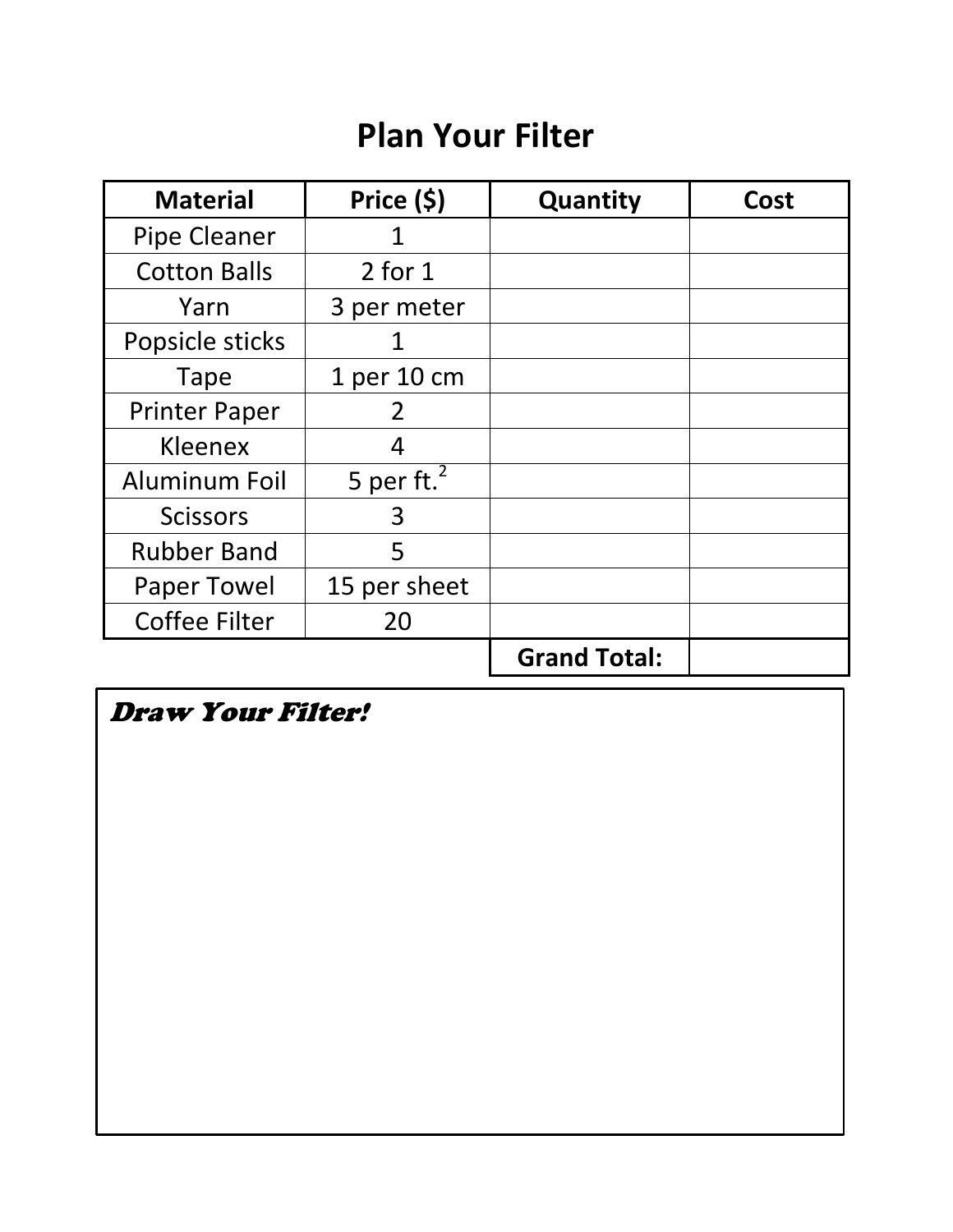# Visuals



# Visual 1

Picture taken by Unicef of African women obtaining water from an unsafe well



Visual 2

A ceramic water filtered being prepared for use. This view shows the bulk of the filter.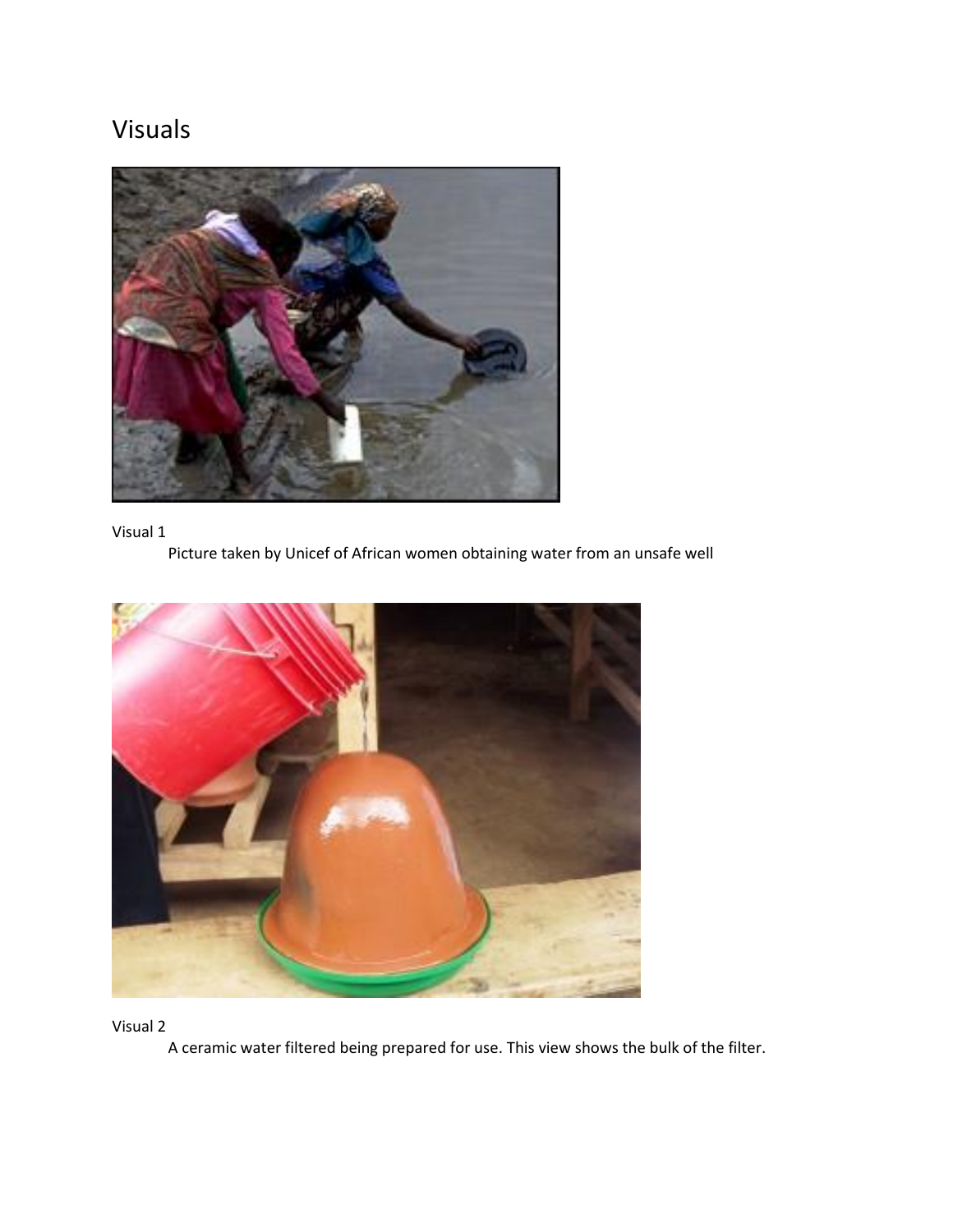





Visual 4

A Lifesaver water bottle. This bottle utilizes filtration and other water treatment techniques to sterilize water.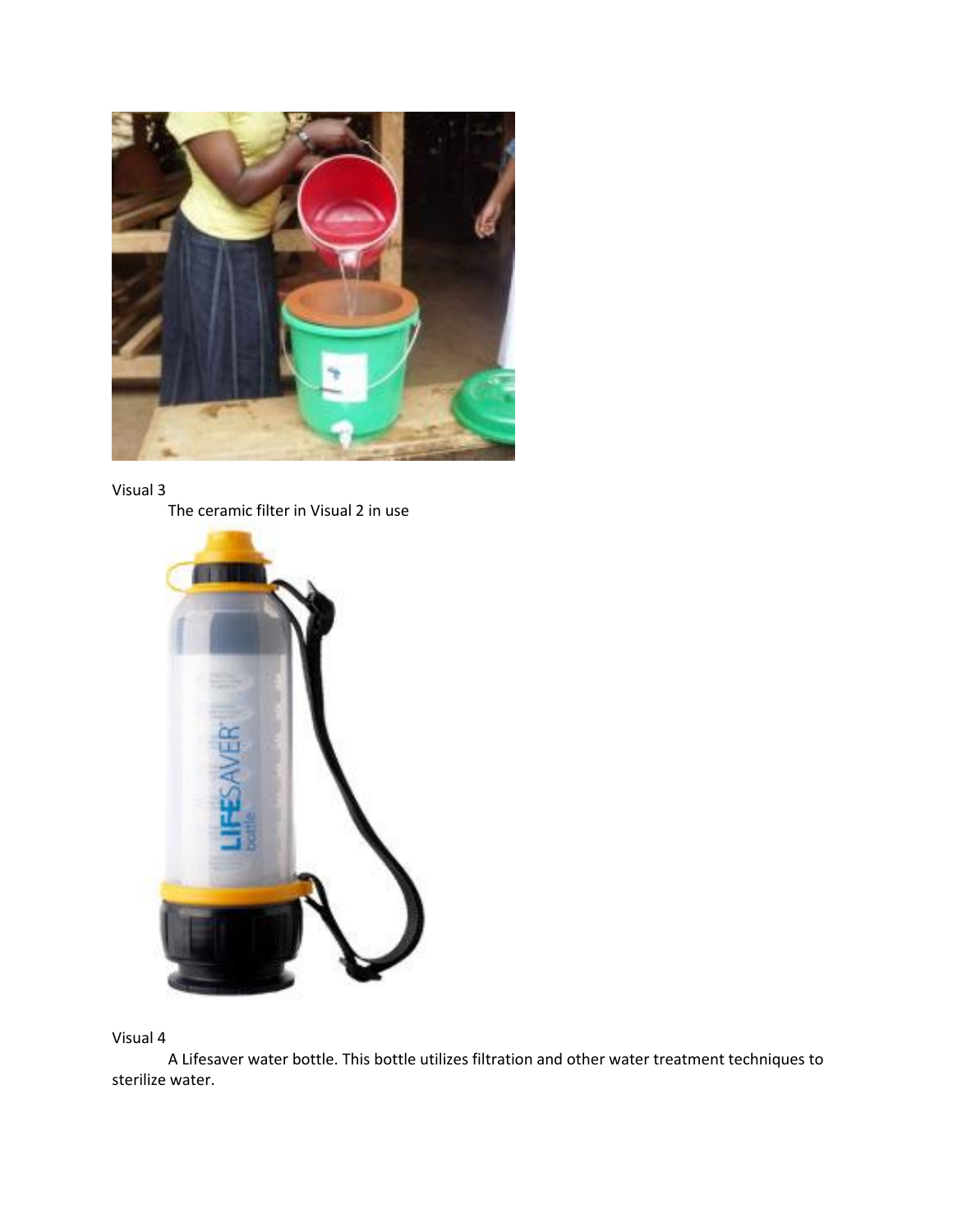

## Visual 5

This is an example of a finished filter. The filter should be built so that it can sit on top of a plastic cup.



Visual 6

This is a picture of the suggested set up for testing.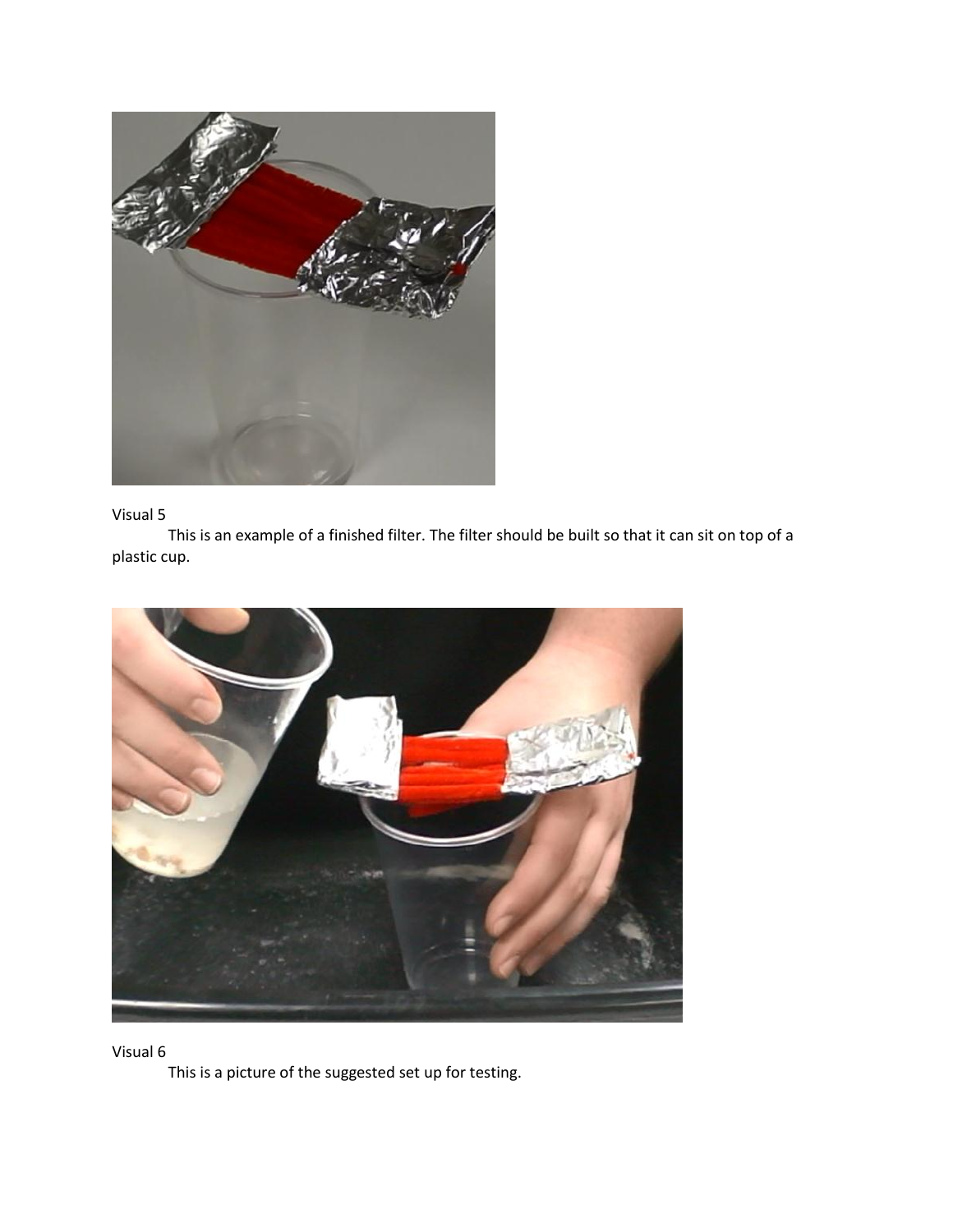## **Teacher Resources**

This source is the engineering grand challenges website. It gives a good overview of the grand challenges of engineering, in particular to this site, the clean water challenge. It is a good starting point to learn about the conversation that has started as a result of the grand challenges of engineering

<http://www.engineeringchallenges.org/cms/8996/9142.aspx>

This page has some interesting statistics to show the scope of the clean water problem. It has an interactive map that shows how many people suffer from the shortage of clean water. It is good to get an idea of the big picture when it comes to the clean water grand challenge. It is also a page that might be worth showing to students if time permits.

<http://water.org/water-crisis/water-facts/water/>

This web page gives another viewpoint to the grand challenge from the viewpoint of us as water stewards. An account is necessary to view this article, but it is free and has articles on other interesting topics. It is a National Geographic article.

<http://environment.nationalgeographic.com/environment/freshwater/freshwater-crisis/>

This next link is a youtube video entitled "A glass full of water: Point-of-use solutions" by Cheney Tsai. This video explains the problem of current water treatment systems, and shows solutions in a visual manner. The video also gives an insight into the reasons for point of use water treatment, the strategy employed by our demonstration.

<http://www.youtube.com/watch?v=q7MxsDmGEVY>

The next source is a journal article from the American Journal of public health. It emphasizes the importance of Point-of-Use water treatment systems in the solving of the grand challenge of clean water.

E. Mintz, J. Bartram, P. Lochery and M. Wegelin, "Not Just a Drop in the Bucket: Expanding Access to Point-of-Use Water Treatment Systems," *American Journal of Public Health,* vol. 91, no. 10, pp. 1565- 1570, 2001.